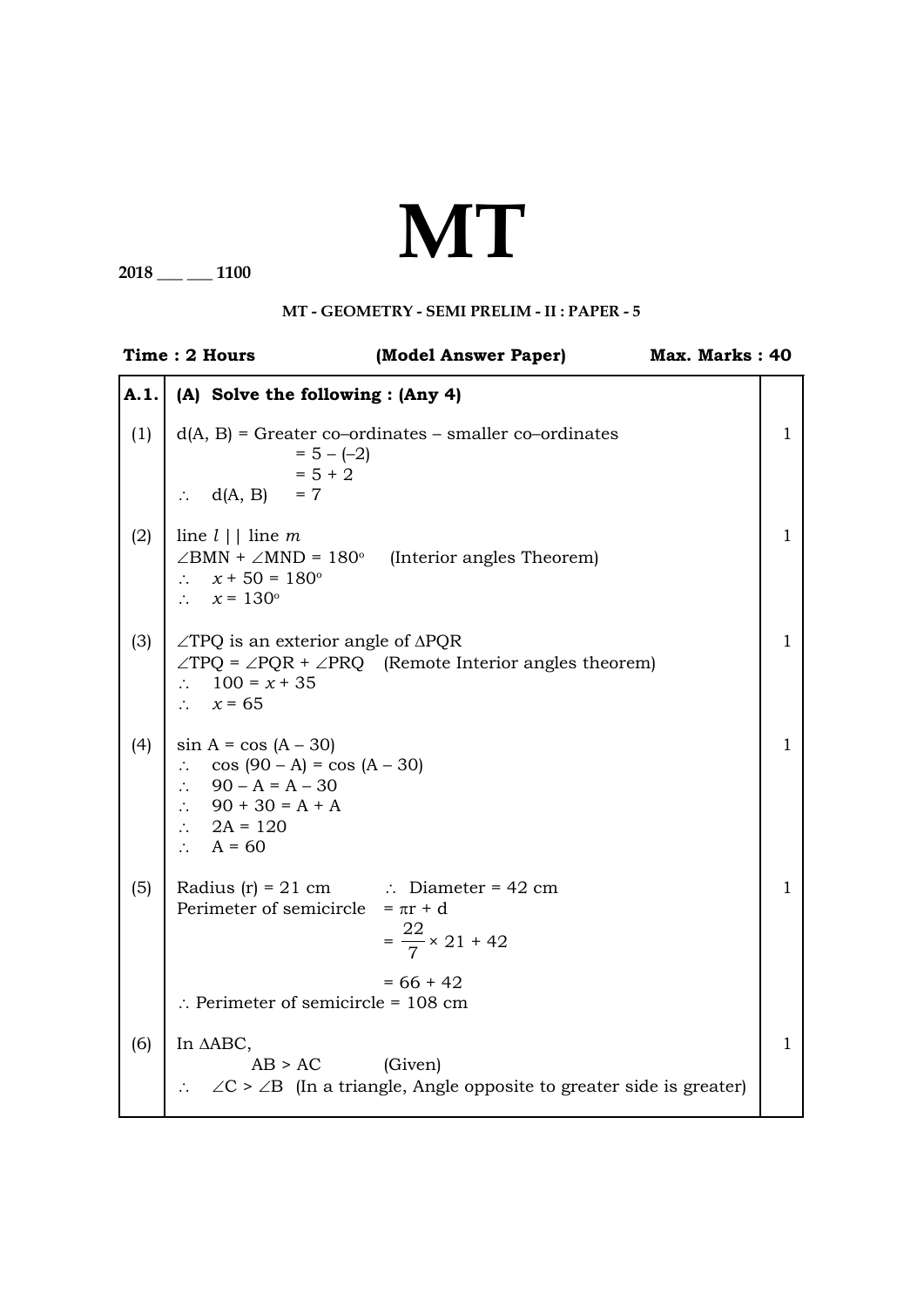|      | 2/MT                                                                                                                                                                                                                                                                                                                                                                                                                                                                                               |                  | PAPER <sub>5</sub>                                               |
|------|----------------------------------------------------------------------------------------------------------------------------------------------------------------------------------------------------------------------------------------------------------------------------------------------------------------------------------------------------------------------------------------------------------------------------------------------------------------------------------------------------|------------------|------------------------------------------------------------------|
| A.1. | (B) Solve the following : (Any 2)<br>(1) In $\triangle ADB$ and $\triangle BEA$ (Given)<br>$\angle$ ADB = $\angle$ BEA = 90°<br>Hypotenuse $AB \cong$ hypotenuse AB (Common side)<br>side $BD \cong side AE$<br>(Given)<br>$\triangle ADB \cong \triangle BEA$ (Hypotenuse side theorem)<br>$\therefore$<br>$seg AD \cong seg BE$<br>(c.s.c.t)                                                                                                                                                     | A<br>E<br>D<br>C | $\frac{1}{2}$<br>$\frac{1}{2}$<br>$\frac{1}{2}$<br>$\frac{1}{2}$ |
| (2)  | $\angle A = 30^\circ$<br>$= \frac{2\tan A}{1-\tan^2 A}$<br><b>LHS</b><br>$=\frac{2\tan 30^{\circ}}{1-\tan^2 30^{\circ}}$<br>$= 2 \times \frac{1}{\sqrt{3}} \div \left  1 - \left( \frac{1}{\sqrt{3}} \right)^2 \right $<br>$=\frac{2}{\sqrt{3}} \div \left[1-\frac{1}{3}\right]$<br>$=\frac{2}{\sqrt{3}} \div \frac{2}{3}$<br>$=\frac{2}{\sqrt{3}} \times \frac{3}{2}$<br>$=\frac{3}{\sqrt{3}}$<br>$=\frac{3}{\sqrt{3}} \times \frac{\sqrt{3}}{\sqrt{3}}$<br>$=\frac{3\sqrt{3}}{3}$<br>$=\sqrt{3}$ |                  | 1                                                                |
|      | $LHS = RHS$                                                                                                                                                                                                                                                                                                                                                                                                                                                                                        |                  | 1                                                                |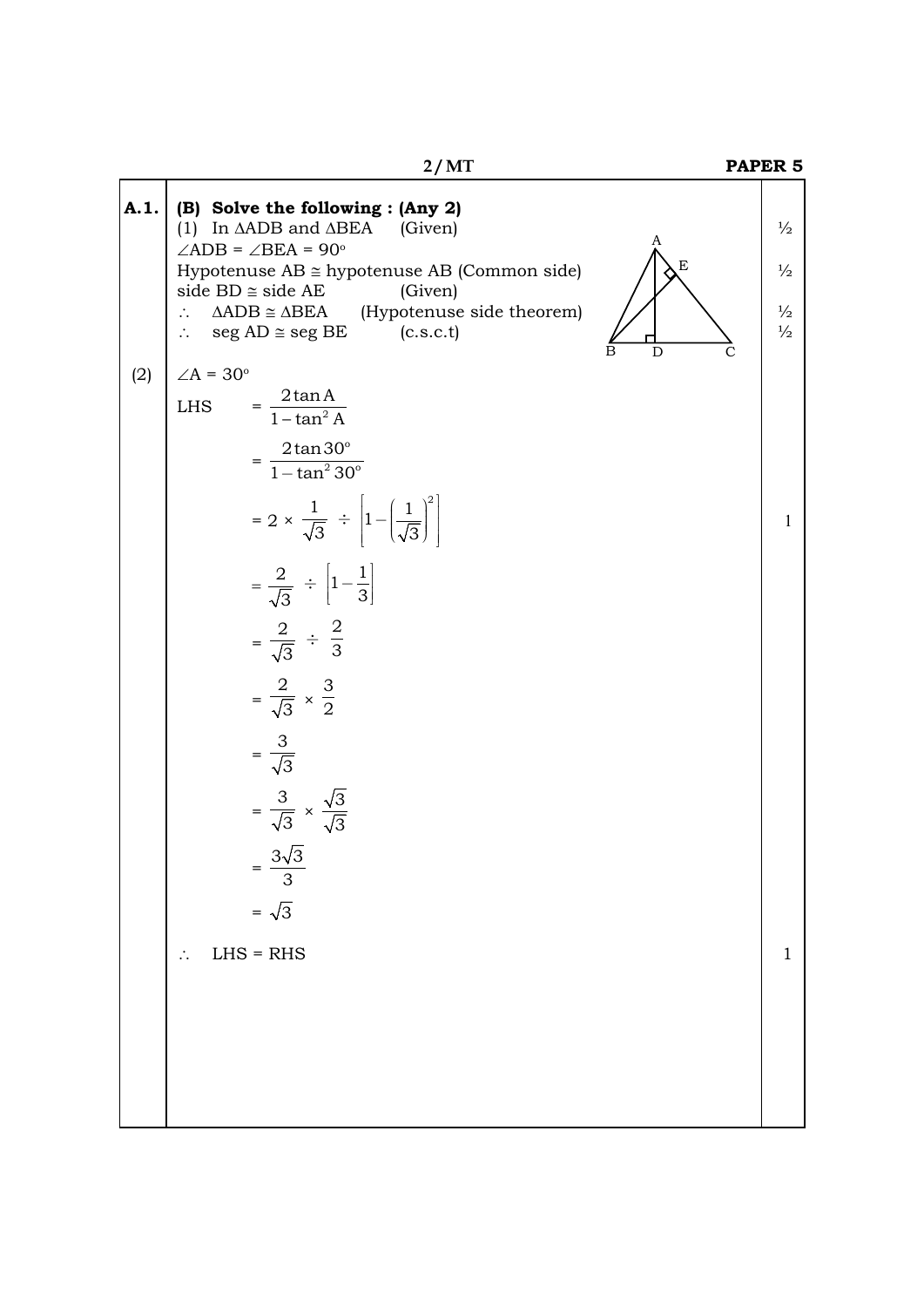|      |                                                                                         | 3/MT                                        | PAPER <sub>5</sub> |
|------|-----------------------------------------------------------------------------------------|---------------------------------------------|--------------------|
| (3)  | Radius $(r) = 28$ cm<br>$\frac{1}{2}$                                                   |                                             |                    |
|      | Total surface area of a cone = $\pi r$ ( $r + \theta$ )                                 |                                             | $\frac{1}{2}$      |
|      | $7128 = \frac{22}{7} \times 28 (28 + 1)$<br>$\ddot{\cdot}$                              |                                             |                    |
|      | $\therefore \quad \frac{7128}{22 \times 4} = 28 + l$                                    |                                             | $\frac{1}{2}$      |
|      | $81 = 28 + l$<br>$\ddot{\cdot}$ .                                                       |                                             |                    |
|      | $\therefore$ $l = 81 - 28$                                                              |                                             |                    |
|      | $l = 53$<br>$\therefore$<br>Slant height of a cone is 53 cm<br>$\ddot{\cdot}$           |                                             | $\frac{1}{2}$      |
|      |                                                                                         |                                             |                    |
| A.2. | (A) Solve the following MCQs:                                                           |                                             |                    |
| (1)  | (B) $\triangle PQR \sim \triangle CAB$                                                  |                                             | $\mathbf{1}$       |
| (2)  | $(A)$ 1                                                                                 |                                             | $\mathbf{1}$       |
| (3)  | (A) $14\pi$                                                                             |                                             | 1                  |
| (4)  | (D) Infinite                                                                            |                                             | $\mathbf{1}$       |
| A.2. | (B) Solve the following : (Any 2)                                                       |                                             |                    |
| (1)  | $PQ = PM + MQ$<br>$\therefore$ 25 = 15 + MQ<br>: $MQ = 25 - 15$<br>$\therefore$ MQ = 10 | $(P - M - Q)$                               | $\frac{1}{2}$      |
|      | PR<br>$= PN + NR$<br>$20 = PN + 8$<br>$PN = 20 - 8$<br>$PN = 12$                        | $(P - N - R)$                               | $\frac{1}{2}$      |
|      | Now, $\frac{PM}{MQ} = \frac{15}{10} = \frac{3}{2}$                                      | $\dots(i)$                                  | $\frac{1}{2}$      |
|      | and $\frac{PN}{NR} = \frac{12}{8} = \frac{3}{2}$                                        | $\dots$ (ii)                                |                    |
|      | In $\triangle PRQ$ , $\frac{PM}{MQ} = \frac{PN}{NR}$                                    | [From (i) and (ii)]                         |                    |
|      | $seg$ NM $\parallel$ side QR                                                            | (Converse of basic proportionality theorem) | $\frac{1}{2}$      |
|      |                                                                                         |                                             |                    |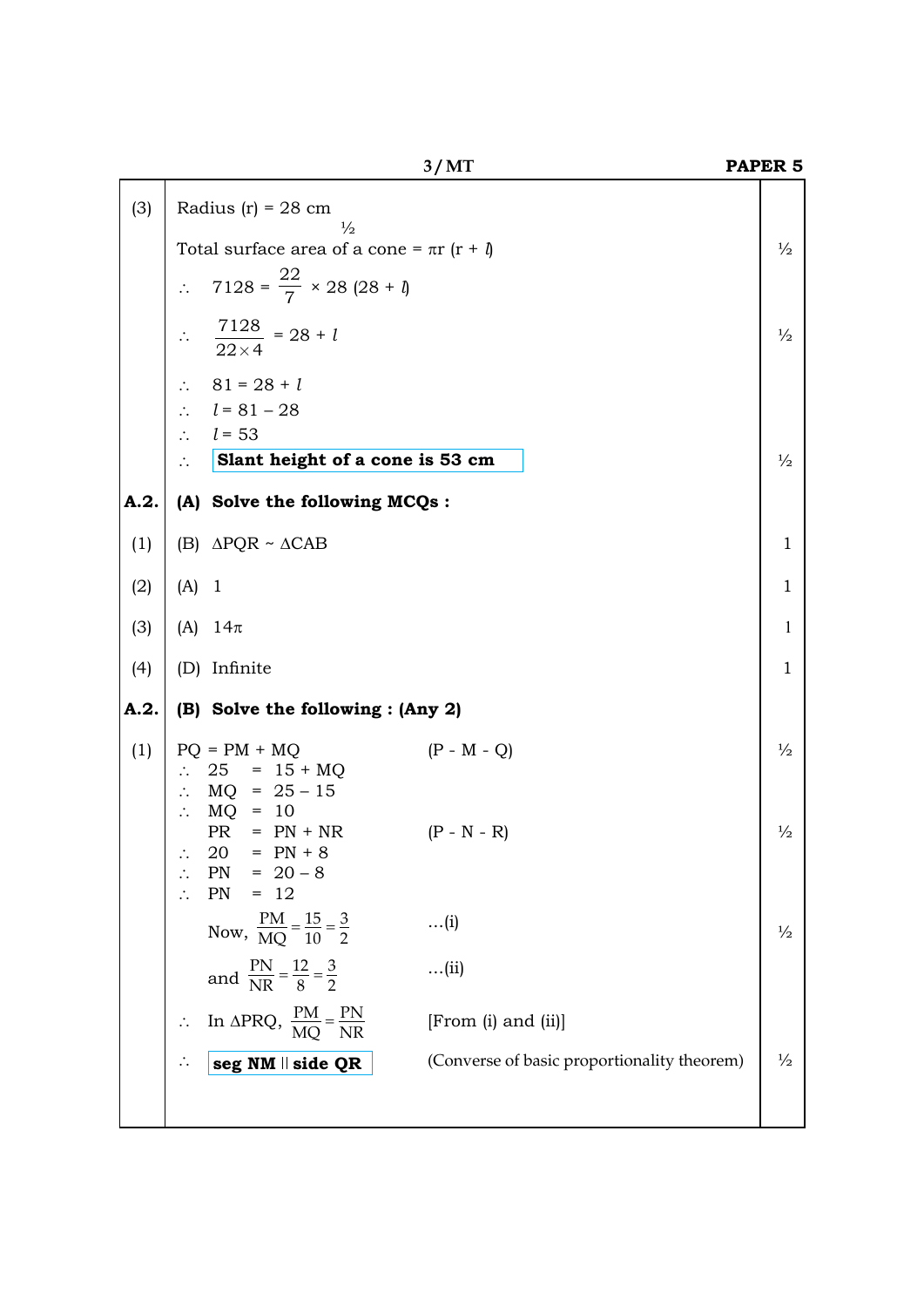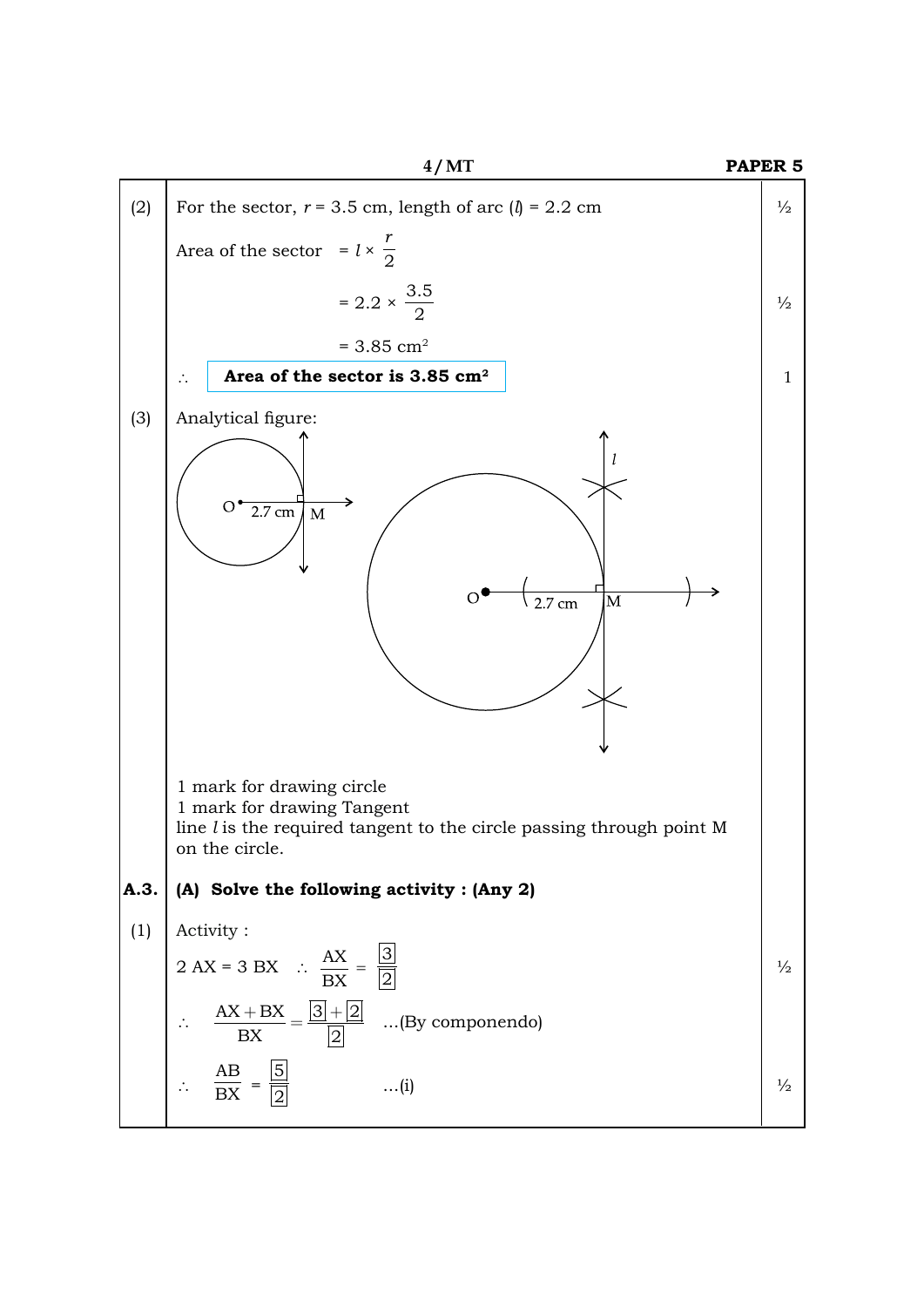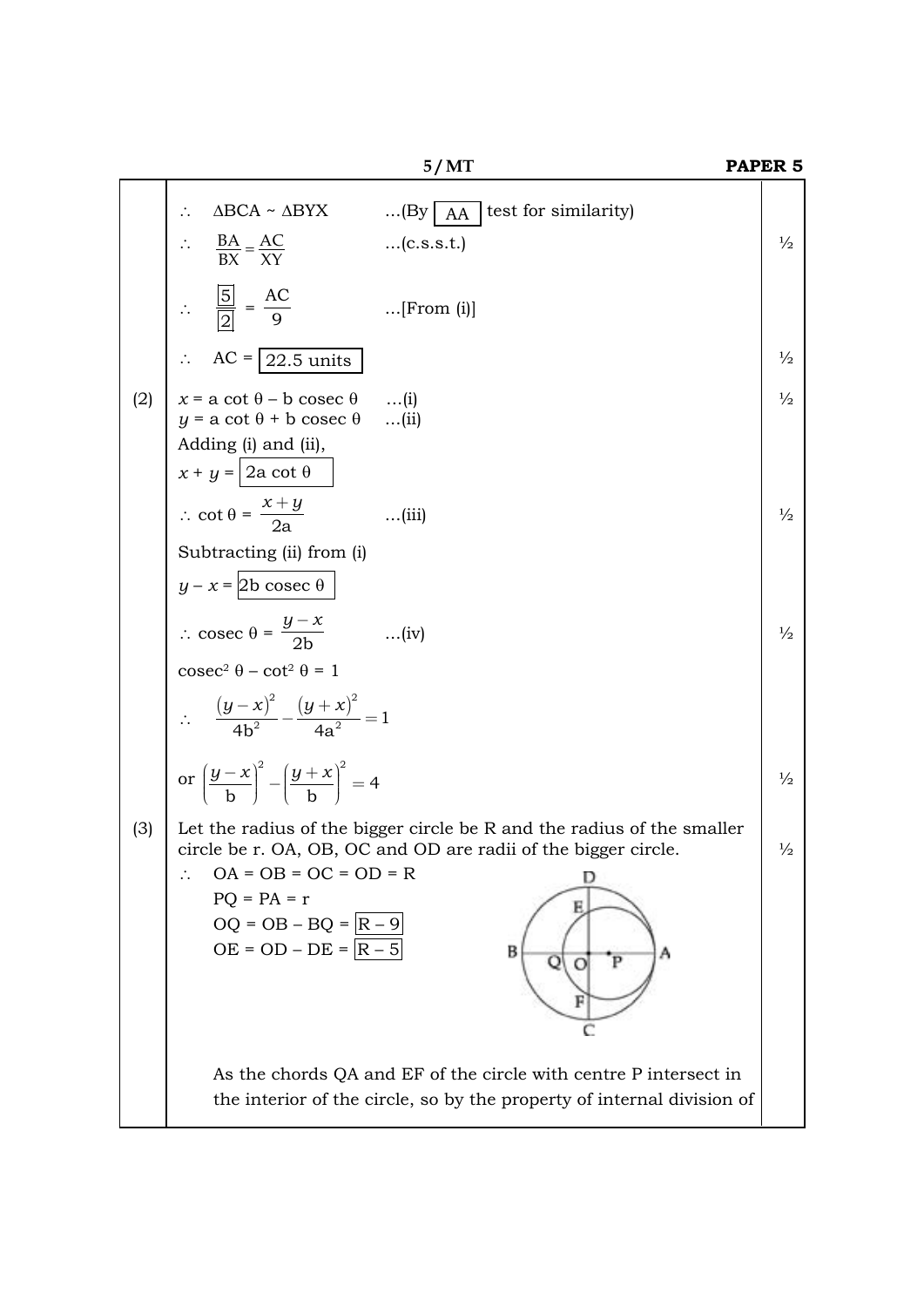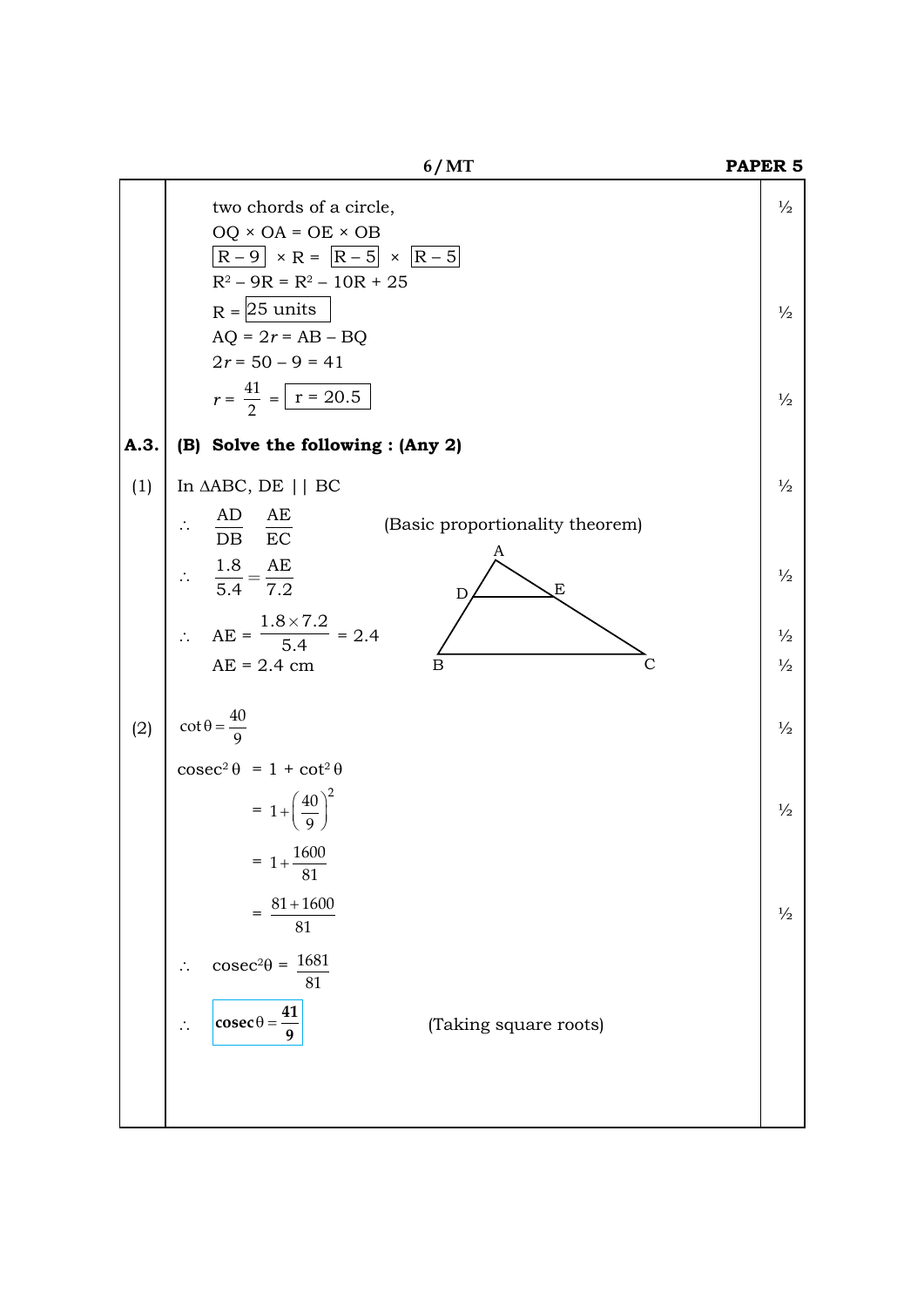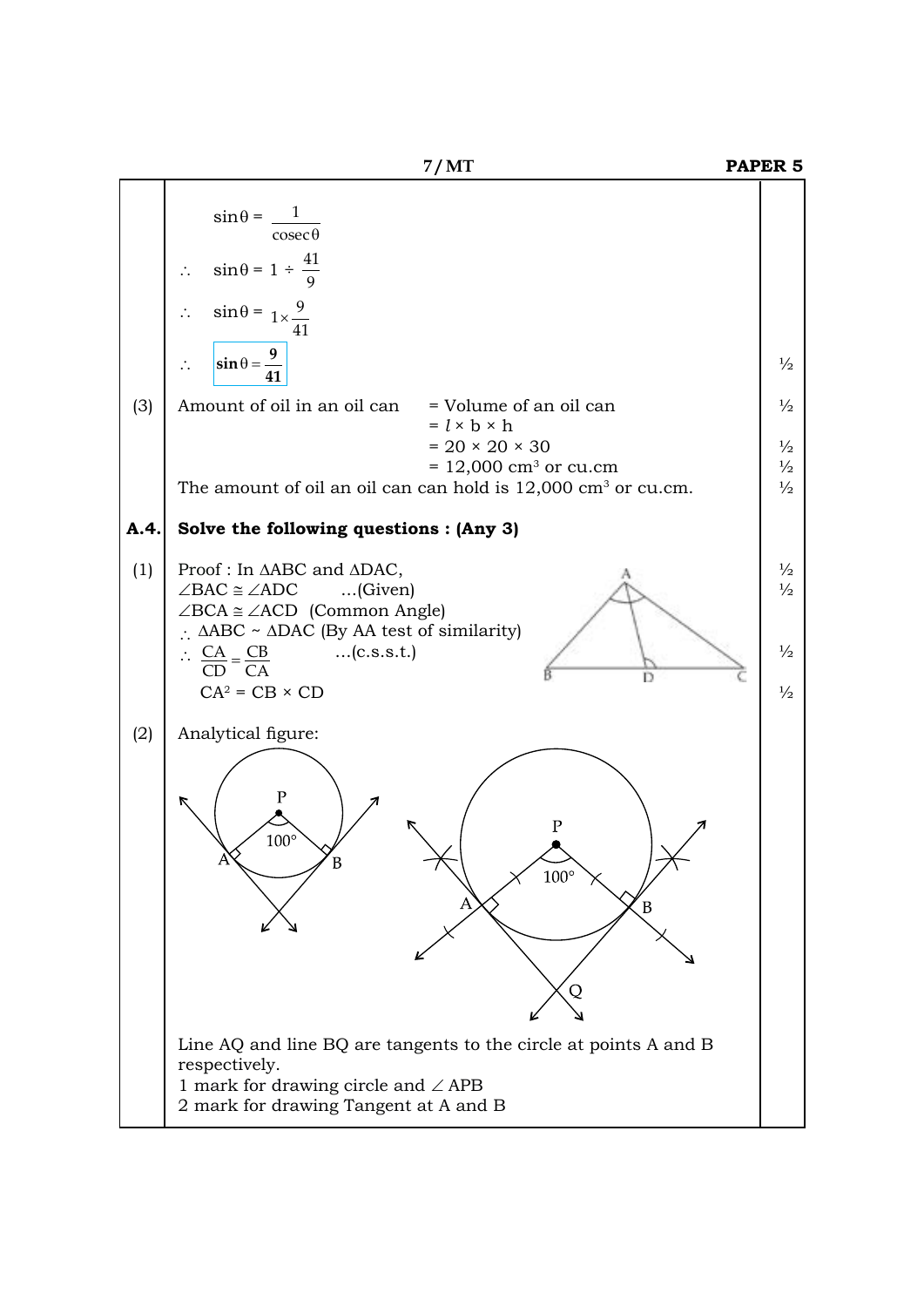|     | 8/MT                                                                                                                                  | PAPER <sub>5</sub> |
|-----|---------------------------------------------------------------------------------------------------------------------------------------|--------------------|
| (3) | Proof: $R.H.S. =$                                                                                                                     |                    |
|     | $\frac{1}{\sec \theta - \tan \theta}$ = 1 ÷ (sec $\theta$ + tan $\theta$ )                                                            |                    |
|     | $= 1 \div \left  \frac{1}{\cos \theta} - \frac{\sin \theta}{\cos \theta} \right $                                                     |                    |
|     | $= 1 \div \left[ \frac{1 - \sin \theta}{\cos \theta} \right]$                                                                         |                    |
|     | $= 1 \times \frac{\cos \theta}{1 - \sin \theta}$                                                                                      |                    |
|     | $\frac{1}{\sec\theta - \tan\theta} = \frac{\cos\theta}{1 - \sin\theta}$<br>$\dots(i)$                                                 | $\frac{1}{2}$      |
|     | $\sin^2\theta + \cos^2\theta = 1$                                                                                                     |                    |
|     | $\cos^2\theta = 1 - \sin^2\theta$<br>$\therefore \cos\theta \times \cos\theta = (1 - \sin\theta) (1 + \sin\theta)$                    | $\frac{1}{2}$      |
|     | $\frac{\cos\theta}{1-\sin\theta} = \frac{1+\sin\theta}{\cos\theta}$                                                                   |                    |
|     | $\frac{\cos\theta}{1-\sin\theta} = \frac{1+\sin\theta-\cos\theta}{\cos\theta-(1-\sin\theta)}$<br>(By theorem on equal ratios)         | $\frac{1}{2}$      |
|     | $\frac{\cos\theta}{1-\sin\theta} = \frac{1+\sin\theta-\cos\theta}{\cos\theta-1+\sin\theta}$<br>$(ii)$ [From $(i)$ ]                   |                    |
|     | $\frac{\sin \theta - \cos \theta + 1}{\theta} = \frac{1}{\cos \theta}$<br>$\sin \theta + \cos \theta - 1 = \sec \theta - \tan \theta$ | 1                  |
| (4) | $r_1 = 15$ cm, $r_2 = 12$ cm, h = 28 cm                                                                                               |                    |
|     | Capacity of the bucket = Volume of frustum                                                                                            | $\frac{1}{2}$      |
|     | $=\frac{1}{3}$ $\pi h$ $(r_1^2 + r_2^2 + r_1 \times r_2)$<br>28 cm                                                                    | $\frac{1}{2}$      |
|     | $=\frac{1}{3} \times \frac{22}{7} \times 28 (15^2 \times 12^2 + 15 \times 12)$                                                        | $\frac{1}{2}$      |
|     | $=\frac{22\times4}{3} \times 549$                                                                                                     | $\frac{1}{2}$      |
|     | $= 88 \times 183$                                                                                                                     | $\frac{1}{2}$      |
|     | $= 16104$ cm <sup>3</sup> = 16.104 litre<br>capacity of the bucket is 16.104 litre.                                                   | $\frac{1}{2}$      |
|     |                                                                                                                                       |                    |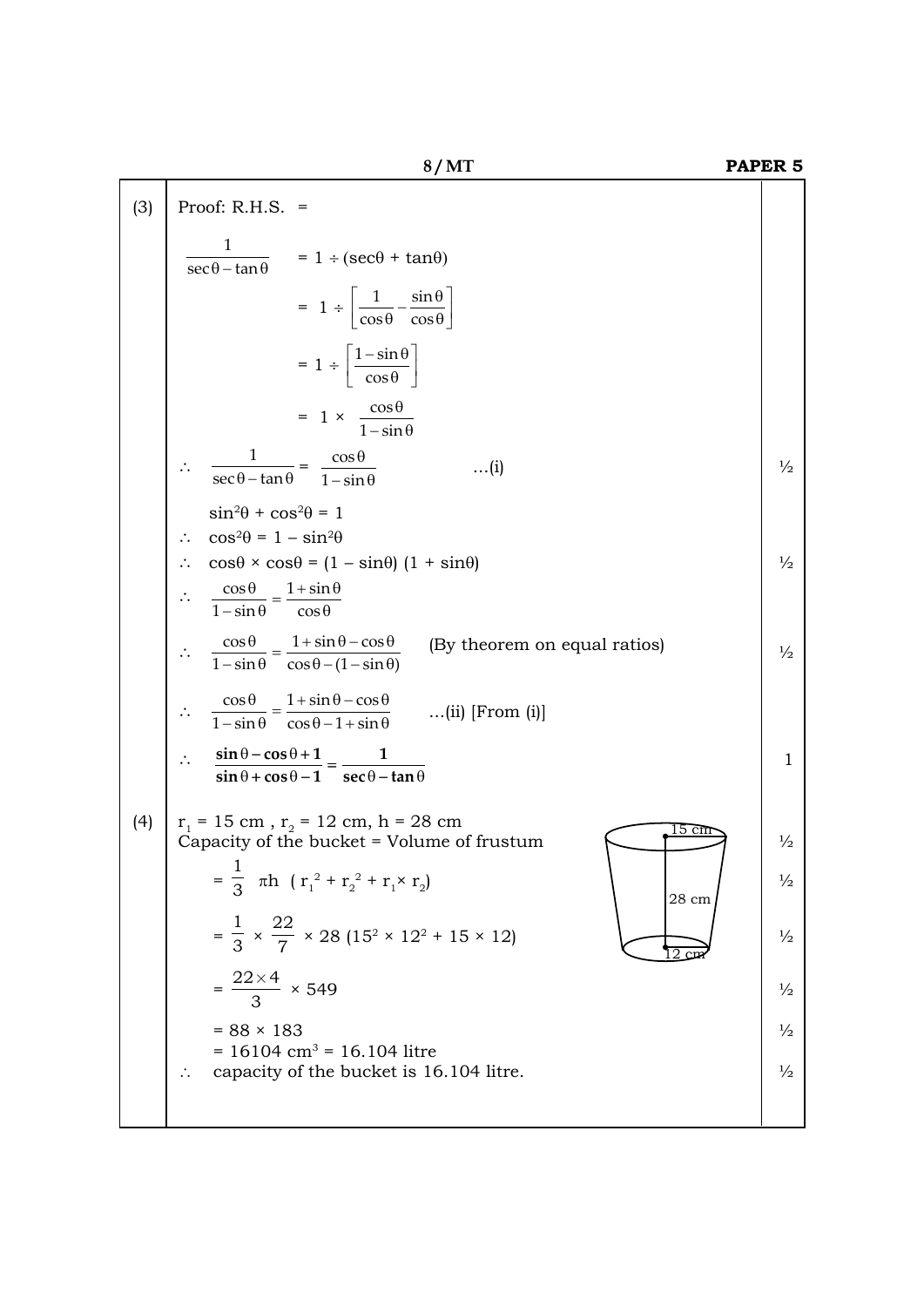|      | 9/MT                                                                                                                                                             | PAPER <sub>5</sub> |
|------|------------------------------------------------------------------------------------------------------------------------------------------------------------------|--------------------|
| A.5. | Solve the following questions : (Any 1)                                                                                                                          |                    |
| (1)  | In $\triangle$ ABC line $l$     line BC<br>and line 1 intersects AB<br>and AC in point P and Q<br>respectively<br>To Prove : $\frac{AP}{PB} = \frac{AQ}{OC}$     | $\frac{1}{2}$      |
|      | Proof: ΔADE and ΔBDE have a common vertex E and their bases<br>AD and BD lie on the same line AB.<br>Their heights are equal.<br>$\ddot{\phantom{a}}$ .          | $\frac{1}{2}$      |
|      | $\frac{A(\triangle ADE)}{A(\triangle BDE)} = \frac{AD}{DB} \dots (i)$<br>(Triangles having equal height)                                                         | $\frac{1}{2}$      |
|      | $\triangle ADE$ and $\triangle CDE$ have a common vertex D and their bases AE<br>and EC lie on the same line AC.<br>Their heights are equal.<br>$\ddot{\cdot}$ . |                    |
|      | $\frac{A(\Delta ADE)}{A(\Delta CDE)} = \frac{AE}{CE}$ (ii) (Triangles having equal height)                                                                       | $\frac{1}{2}$      |
|      | line DE    side BC<br>$\ldots$ (Given)<br>$\triangle$ BDE and $\triangle$ CDE are between the same two parallel lines DE<br>and BC.<br>Their heights are equal.  | $\frac{1}{2}$      |
|      | Also, they have same base DE.<br>$A(\triangle BDE) = A(\triangle CDE)$ (iii)<br>∴<br>(Areas of two triangles having equal base and equal height are<br>equal)    | $\frac{1}{2}$      |
|      | $\frac{A(\triangle ADE)}{A(\triangle ADE)}$<br>$(iv)$ [From $(iii)$ ]<br>$A(\triangle CDE)$<br>$A(\triangle BDE)$                                                | $\frac{1}{2}$      |
|      | $\frac{AD}{DB} = \frac{AE}{EC}$<br>$[From (i), (ii) and (iv)]$                                                                                                   | $\frac{1}{2}$      |
|      |                                                                                                                                                                  |                    |
|      |                                                                                                                                                                  |                    |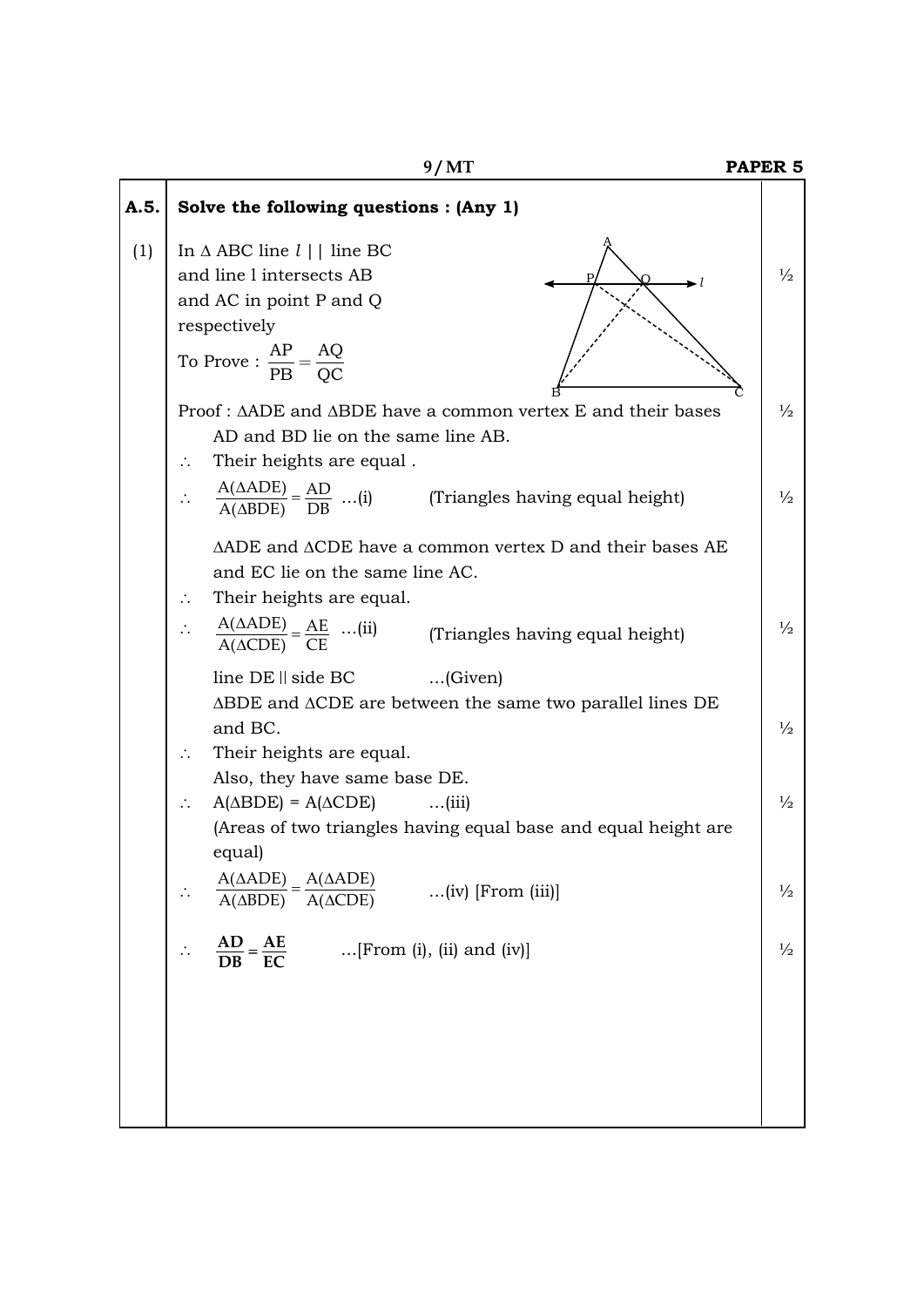